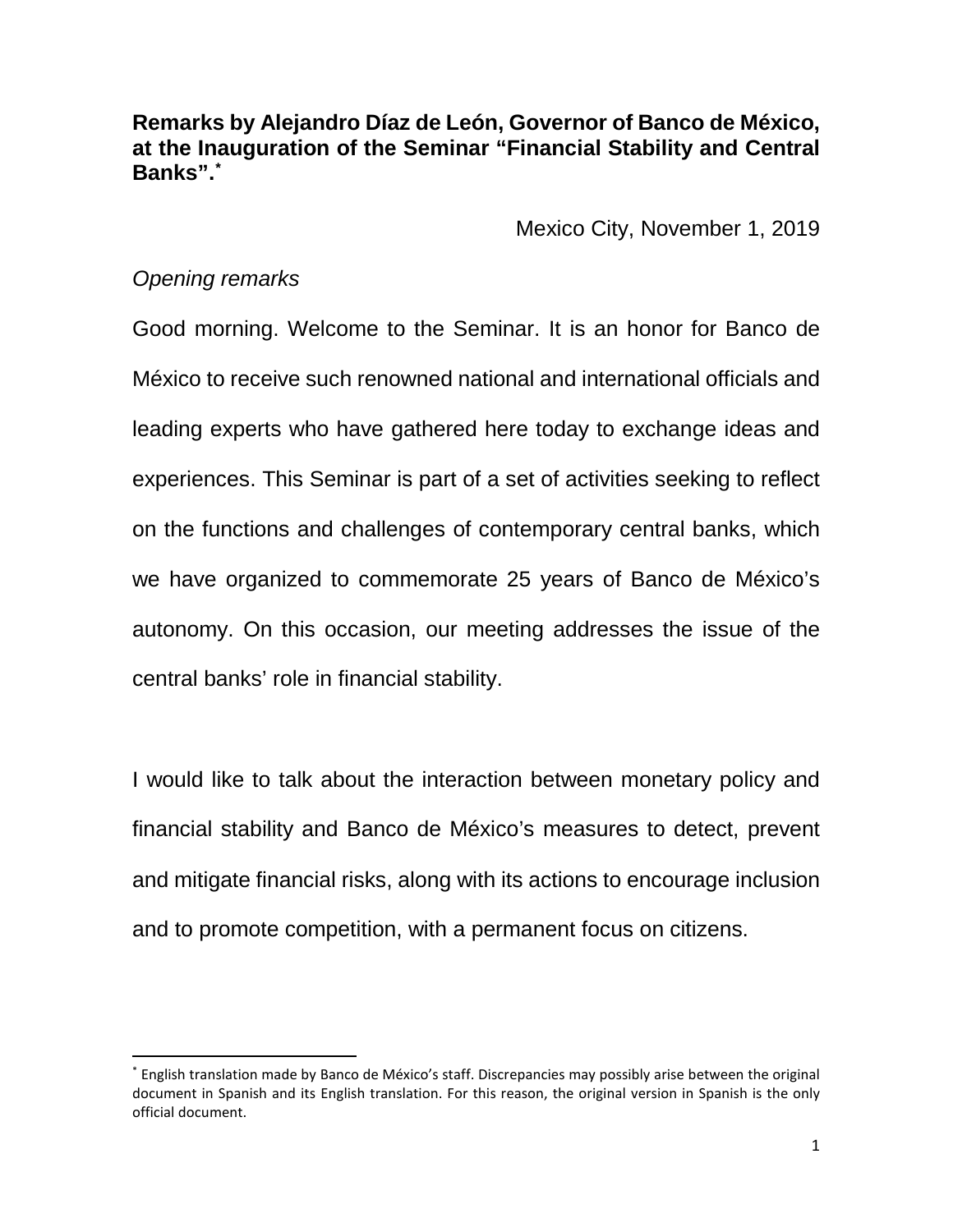*I. Background of the central bank's role in financial stability.* Since the beginning, central banks have monopolized the issuance of fiat money and the consequent role of lender of last resort. To successfully fulfill these functions, societies need to have confidence that their central banks will use the issuance of primary money prudently to attain their goals of preserving the purchasing power of the money they provide to society and of fostering financial stability and the smooth functioning of the payment systems.

For many years, considerations on financial stability have permeated the central banks' decision-making process. However, the 2008 crisis forced these institutions to take further steps and to coordinate efforts in an unprecedented way. Such actions have dealt with both mitigating the impact of such crisis and detecting and preventing new systemic risk events.

Thus, the 2008 crisis contributed to the largest global financial collaboration effort on record. Multilateral consensus were established to adopt regulatory and supervisory standards at the international level that would effectively limit the possibility of new crisis episodes. Among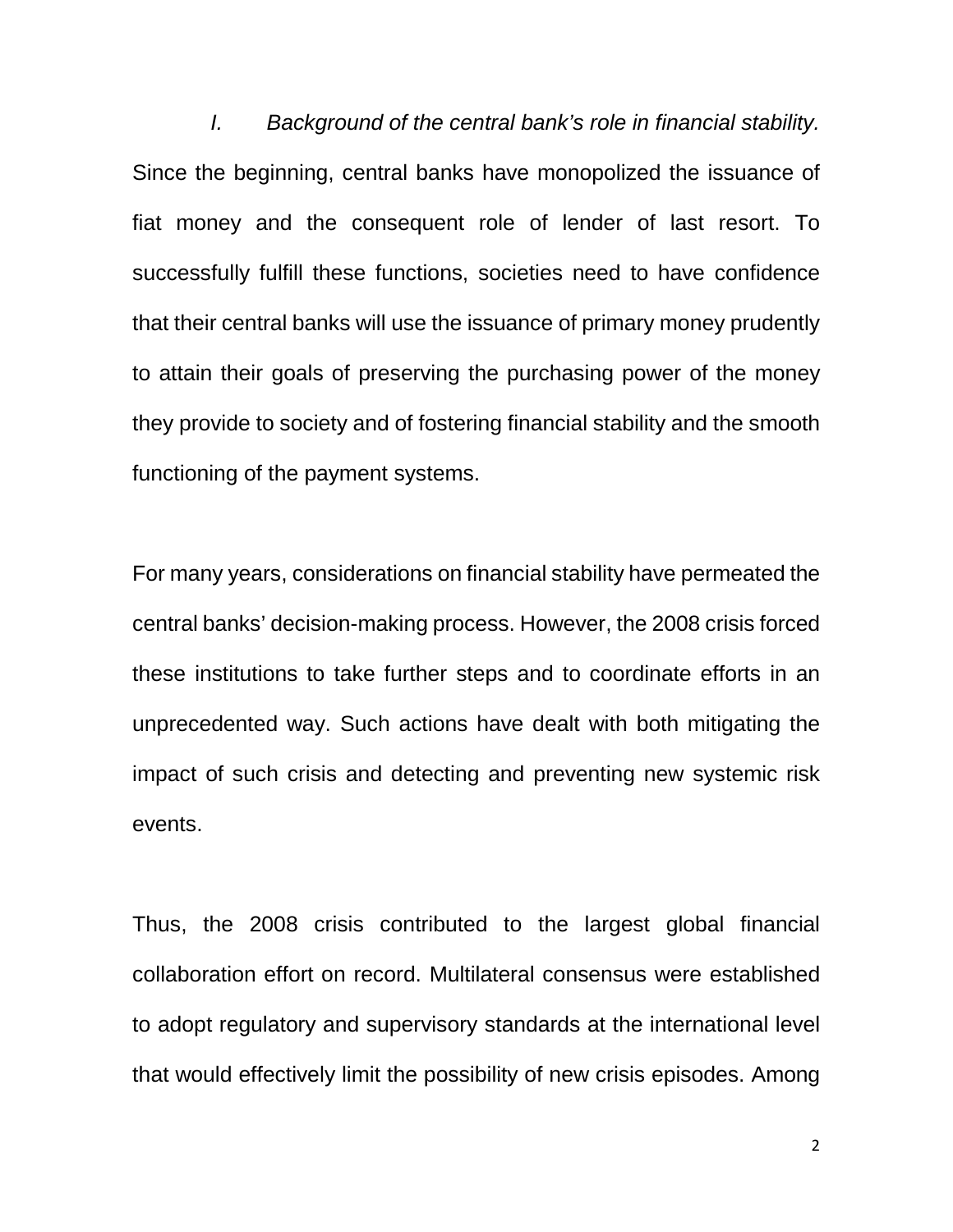these standards, a broader adoption of the so-called macroprudential measures and the reduction of systemic risk stand out, as, unlike microprudential regulation and supervision based on individual entities, the former recognize the close and complex interaction among the players and networks of the financial system and seek to identify and prevent risks to the financial system's stability, as a whole.

As an example of this effort, I should mention that yesterday, the 17<sup>th</sup> Meeting of the Financial Stability Board (FSB) Regional Consultative Group for the Americas was held here in Mexico City. Challenges faced by the region's financial systems were shared. The meeting also included the analysis of the work carried out by the FSB regarding cybernetic and technological risks, risks related to virtual assets, climate risks, international coordination, and possible market fragmentation. The Consultative Group, in which the Ministry of Finance and the National Banking and Securities Commission participated, also checked on the progress made during this financial year regarding the measurement of non-bank financial intermediaries in the region.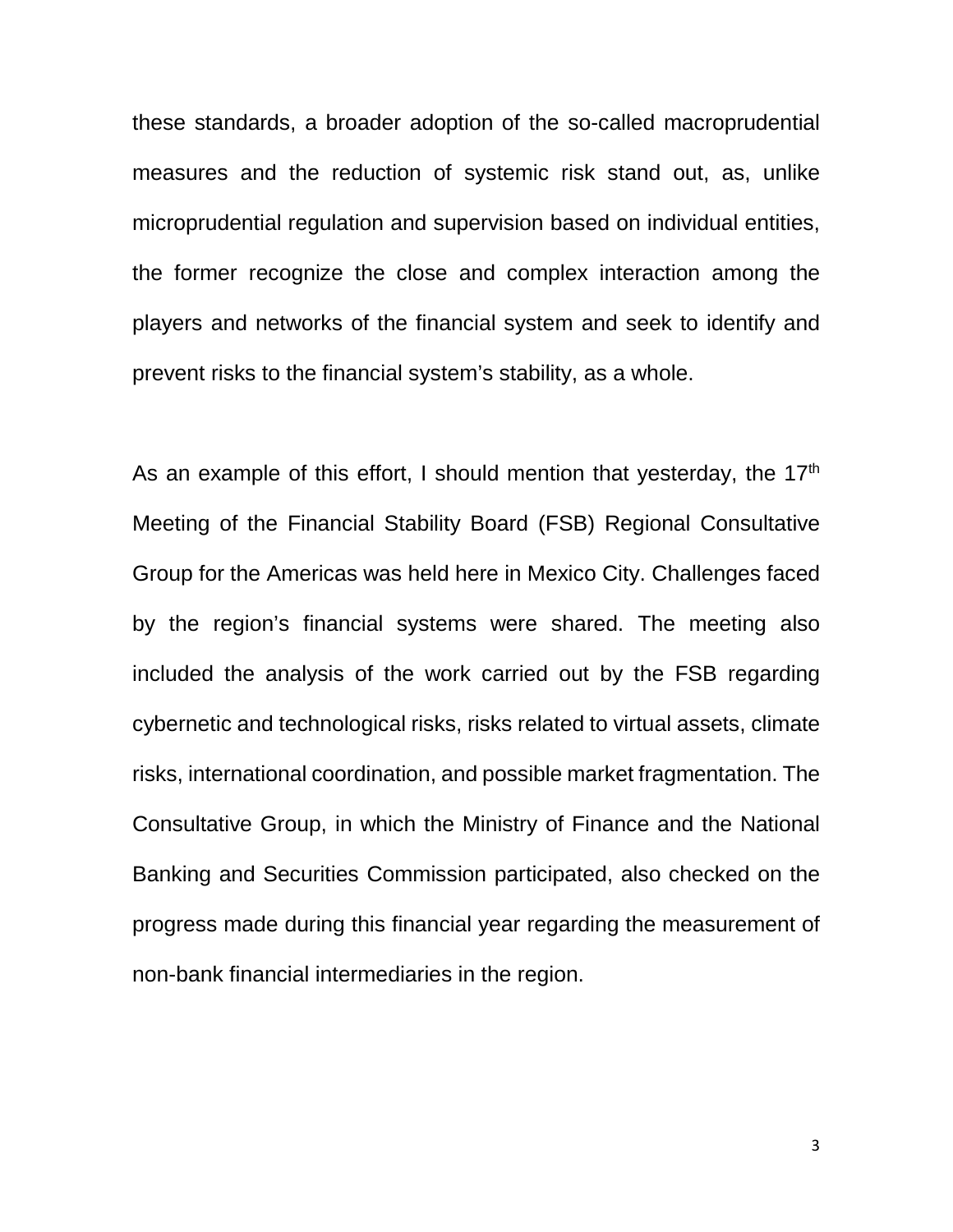Thus, around the world, albeit under different institutional arrangements, central banks have renewed their participation in assessing and framing financial stability measures.

## *II. Monetary policy and financial stability*

The benefits of attaining monetary policy and financial stability goals tend to strengthen. In this regard, the instruments to achieve such goals are characterized by a certain degree of interaction, but also by clear differences that must be considered. Following this line, a central bank must take three elements into account:

1. *Separability between monetary policy and financial stability goals.* Although monetary policy actions can contribute to stabilize the economic cycle, it is key to keep in mind the differences between these and the financial cycle, since they are generally not synchronized and have different time frames or temporality. There are also clear differences between the best instruments to achieve price stability and financial stability, given that the regulatory and supervisory policies can address the specific challenges of financial stability.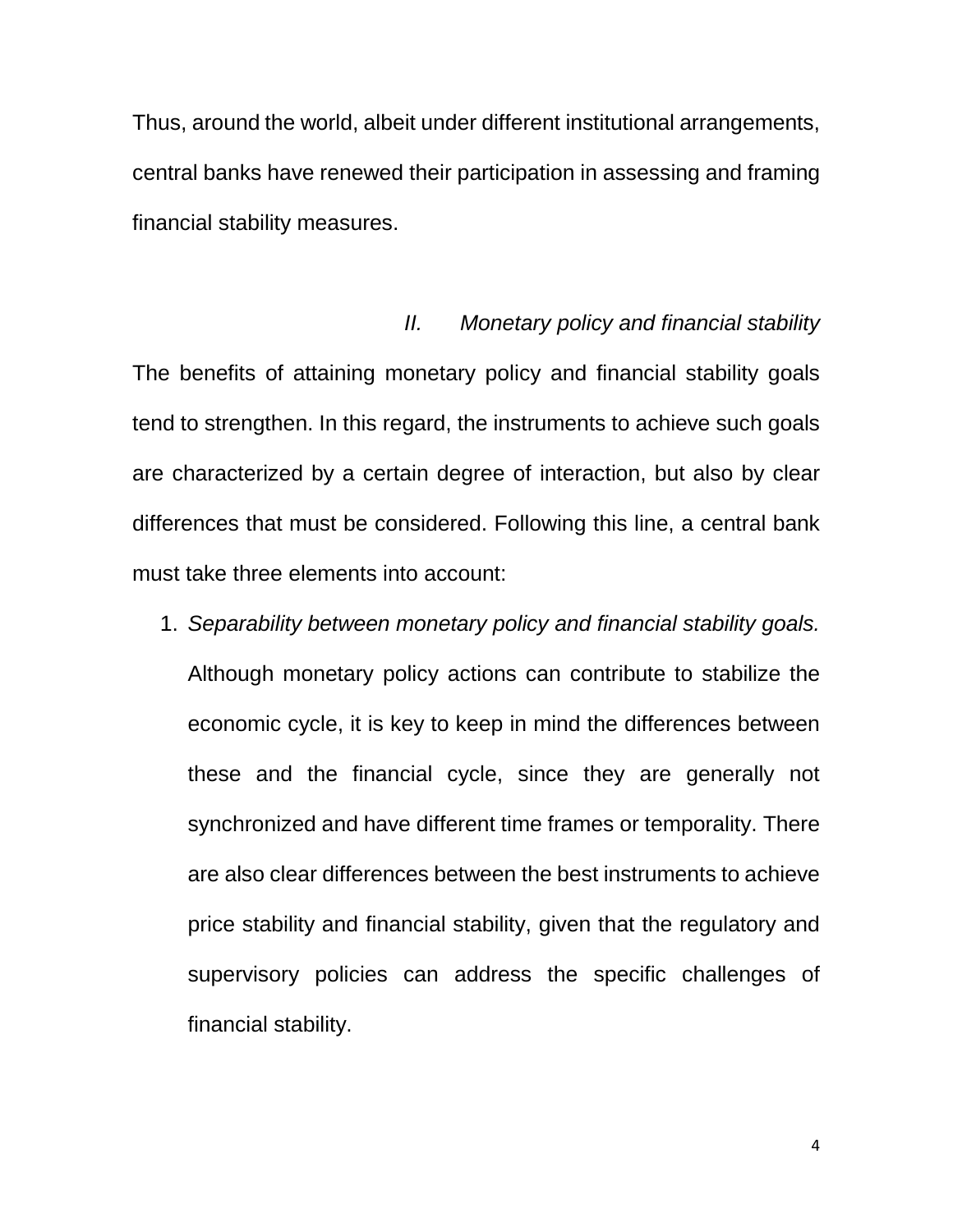2. *Interconnection between monetary and financial policies.*

Despite their distinct character, there is also a close interconnection between monetary policy and financial stability that must not be underestimated. Many emerging economies have experienced episodes of macroeconomic weakening, which have intensified due to the financial crisis. As a result, financial stability considerations have become a very important component of risk assessment for monetary policy decisions and macroeconomics in such countries. Meanwhile, in advanced economies, financial stability prior to the 2008 global crisis was taken for granted. Only after the emergency had occurred, considerations on such stability played a predominant role once again and currently interact with monetary policy via the financial risks channel. For this reason, it is imperative that challenges and risks associated with the interconnection between monetary policy and financial stability are considered.

3. *Carry out an integrated policy assessment.*

In order to size stress scenarios to which an economy's financial system is subject, it is essential to thoroughly analyze and assess the interaction between several policies. In particular, the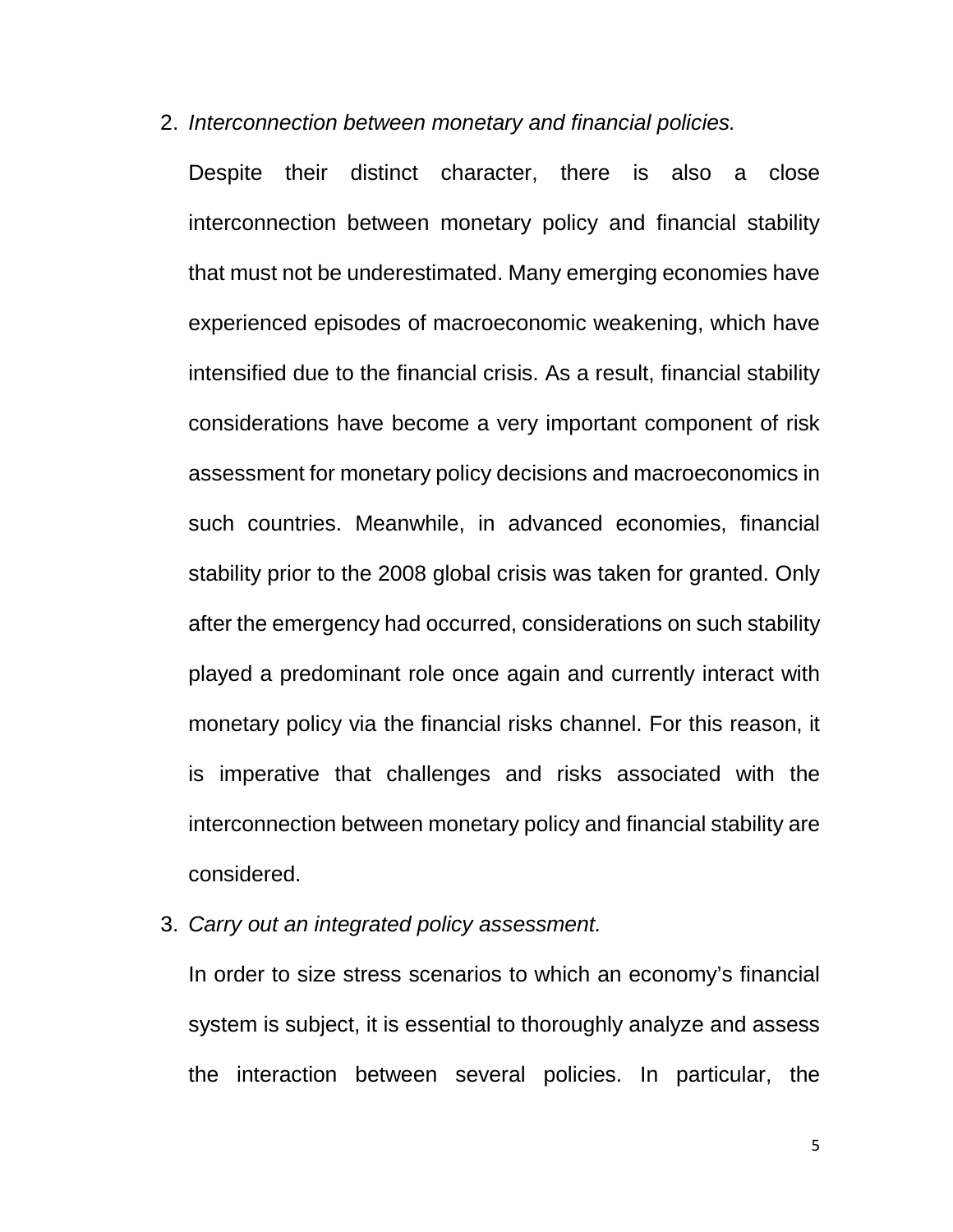interrelation and side effects of aspects such as monetary policy, exchange rate regime, fiscal policy and macroprudential measures. For such purpose, it is necessary to comprehensively model the risks to which the economy is subject so as to adopt the most appropriate policies. Such comprehensive approach is especially valuable for emerging countries with small and open economies and less mature financial systems, which are subject to multiple shocks, both external and domestic. Although several multilateral organizations have proposed efforts in this matter, much work remains to be done as to the development of a multifactorial approach that provides improved analytical and empirical tools to generate better policies.

In sum, considering these three dimensions of the analysis can lead to a more effective central bank decision-making process and help attain the central bank price stability and financial stability objectives.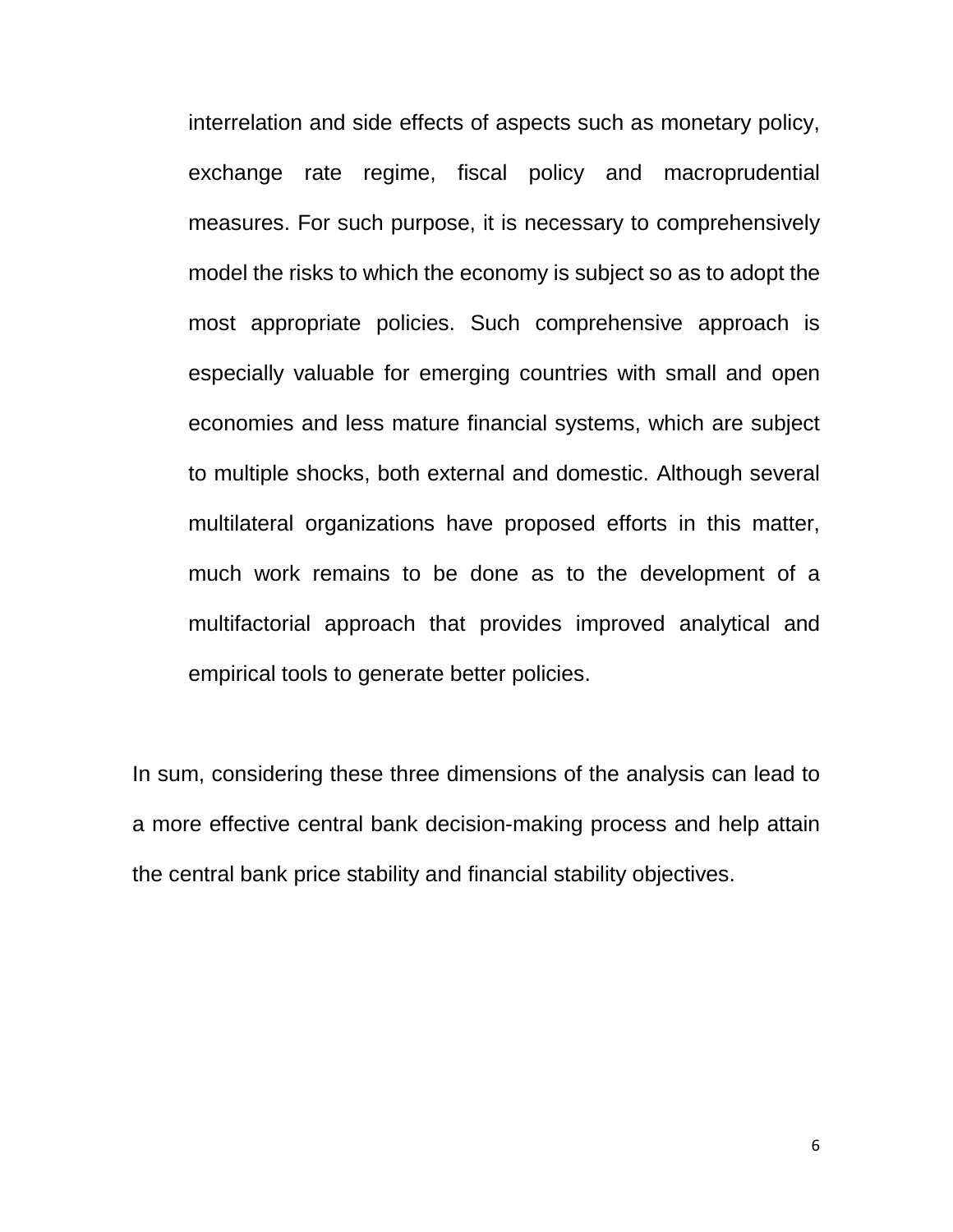## *III. Banco de México and the healthy development of the financial system.*

Banco de México's efforts to promote the healthy development of the Mexican financial system unfold along three main axes. The first axis pertains to its regulatory and supervisory powers, key elements of financial stability. The second one has to do with its role as promoter of regulations and best practices to stimulate competition and empower citizens, for them to have access to better financial services. The third one refers to Banco de México's actions to take on new challenges, benefit from the opportunities related to technological change, and to mitigate risks.

As to the first axis, concerning the improvement of regulations and supervision over more than two decades, a sound financial system with high levels of capital, liquidity and solvency, able to withstand possible adverse scenarios, is being built in Mexico.

In this regard, Banco de México participates in the Financial System Stability Council, a body created in 2010 in which all sector authorities interact to timely monitor potential vulnerabilities and reduce risks, and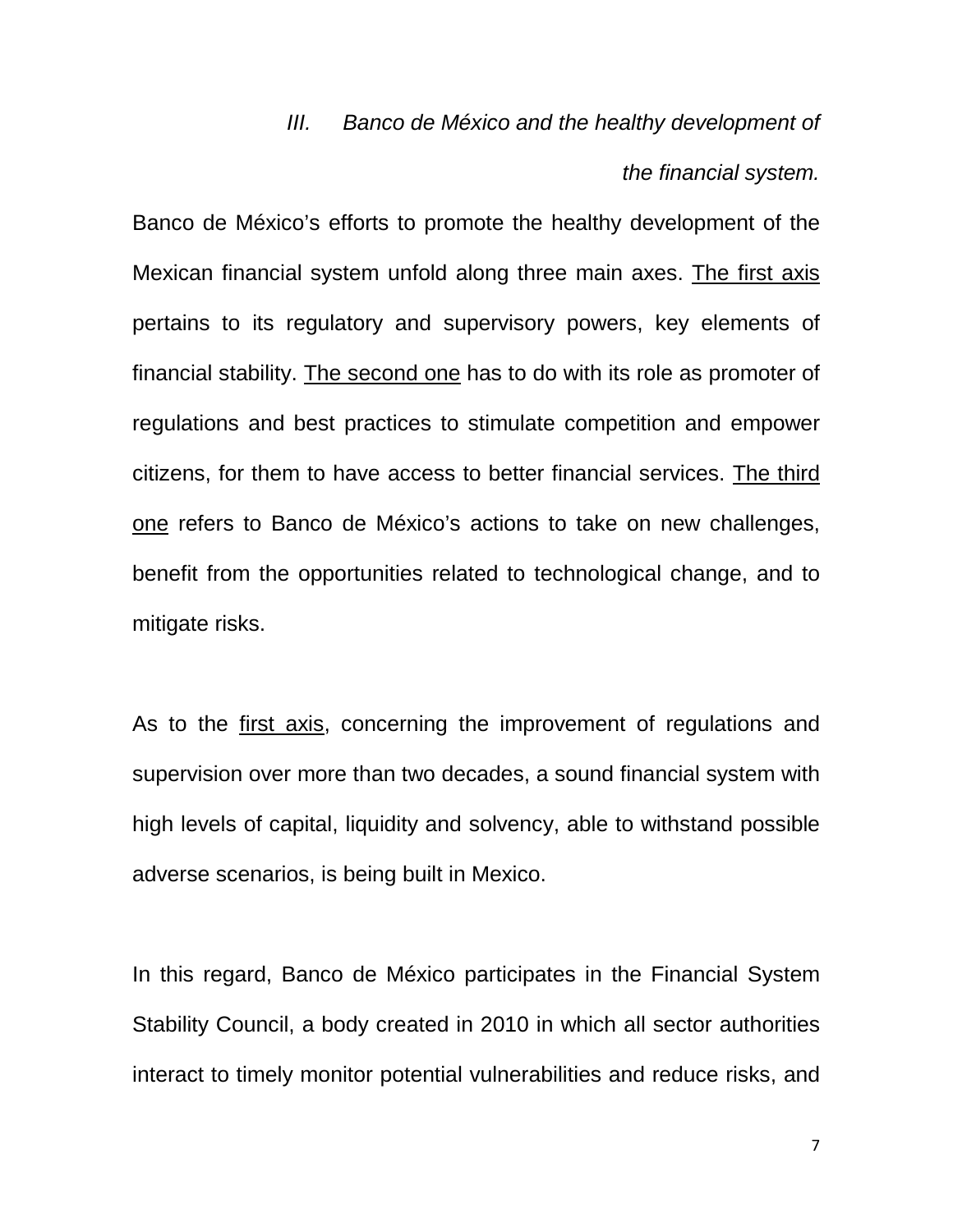that has sought to incorporate the best international practices, not only regarding regulation and supervision, but also in matters of disclosure and transparency. In addition, for the past ten years, Banco de México has released annually a *Financial System Report*, which, as of this year, will be published every six months.

In addition to addressing traditional risks, Banco de México considers it very important to assess the nature and magnitude of certain financial challenges that have been gaining relevance, such as environmental and ecological sustainability issues. These issues are not only crucial for sustainable global development, but can lead to credit risks with systemic consequences.

In this regard, the Network of Central Banks and Supervisors to Green the Financial System (NGFS), of which Banco de México is a founding member, has identified the systemic financial risks to certain environmental and climatic issues and seeks to incorporate them in the strategic decisions of all financial institutions, developing methodologies to measure and manage such issues.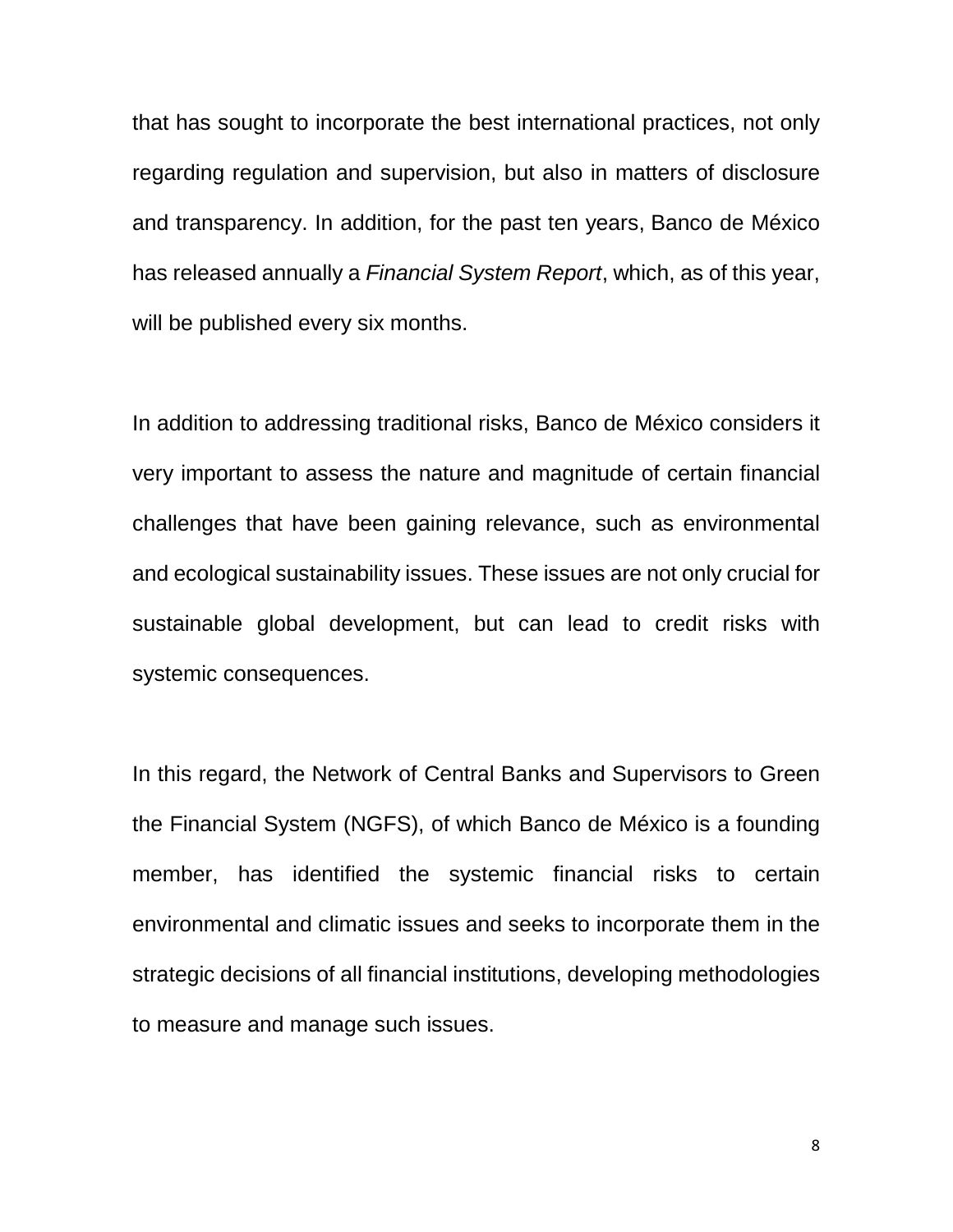The second major axis implies that the financial system is not only stable, but also efficient and inclusive, allowing to safely and rapidly channel public savings into the most profitable projects for society.

It is essential to emphasize that financial stability is not an end in itself, but rather a means that allows to offer financial services to which citizens have access under the best conditions of quality, accessibility and extent, and to ensure that they are provided sustainably in the long term. In this regard, there are two fronts of action.

The first one is to promote greater efficiency and competition in the provision of services, reducing user mobility costs, eliminating entry barriers for new participants and developing an open architecture for information and payment networks.

The second one is to strengthen education and information, as well as consumer protection, since greater quality and clarity of public information about the products and services offered by intermediaries helps to reverse information asymmetries or correct behavioral biases and allows to make better decisions. Transparency directly benefits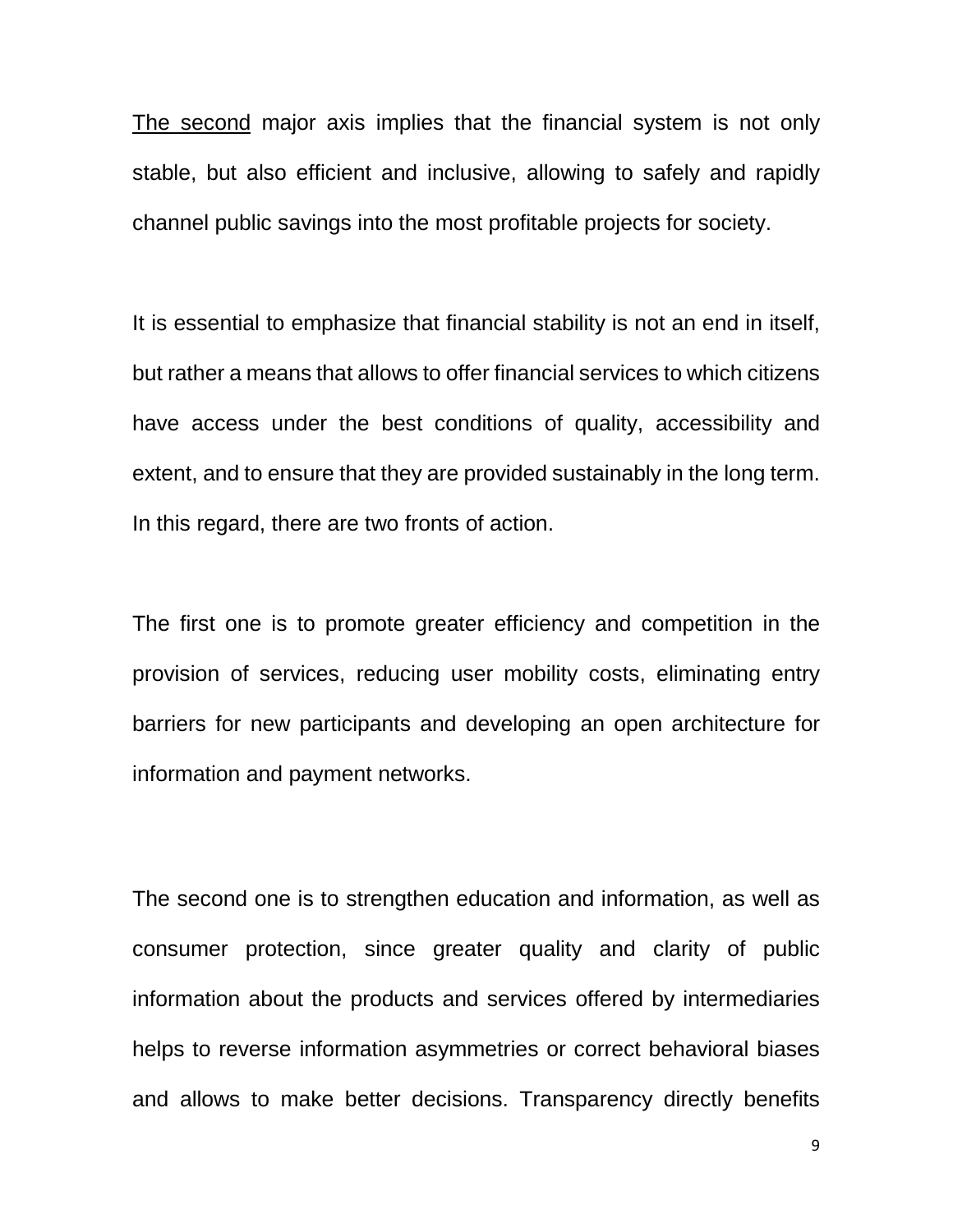consumers and encourages greater competition among intermediaries. Also, the most informed and appropriate decisions taken at the individual level contribute to prevent excessive acquisition of risks at the collective level and, thereby, to limit systemic risk factors.

Finally, the third major axis has to do with Banco de México's actions that allow it to fully benefit from the possibilities of the revolution in information technologies. Thanks to technological change, today there is an opportunity, unthinkable in the past, especially in emerging countries, to put an end to the lags in financially attending the population and to improve the payment systems, based on technological innovations and creative partnerships.

An example of how technological development can be exploited in projects rendering significant social benefits is the Request to Pay scheme CoDi (acronym in Spanish for *Cobro Digital*), which was recently launched in our country. Using the infrastructure of the Interbank Electronic Payment System (SPEI, for its acronym in Spanish), operated by Banco de México, and using QR and NFC technologies for electronic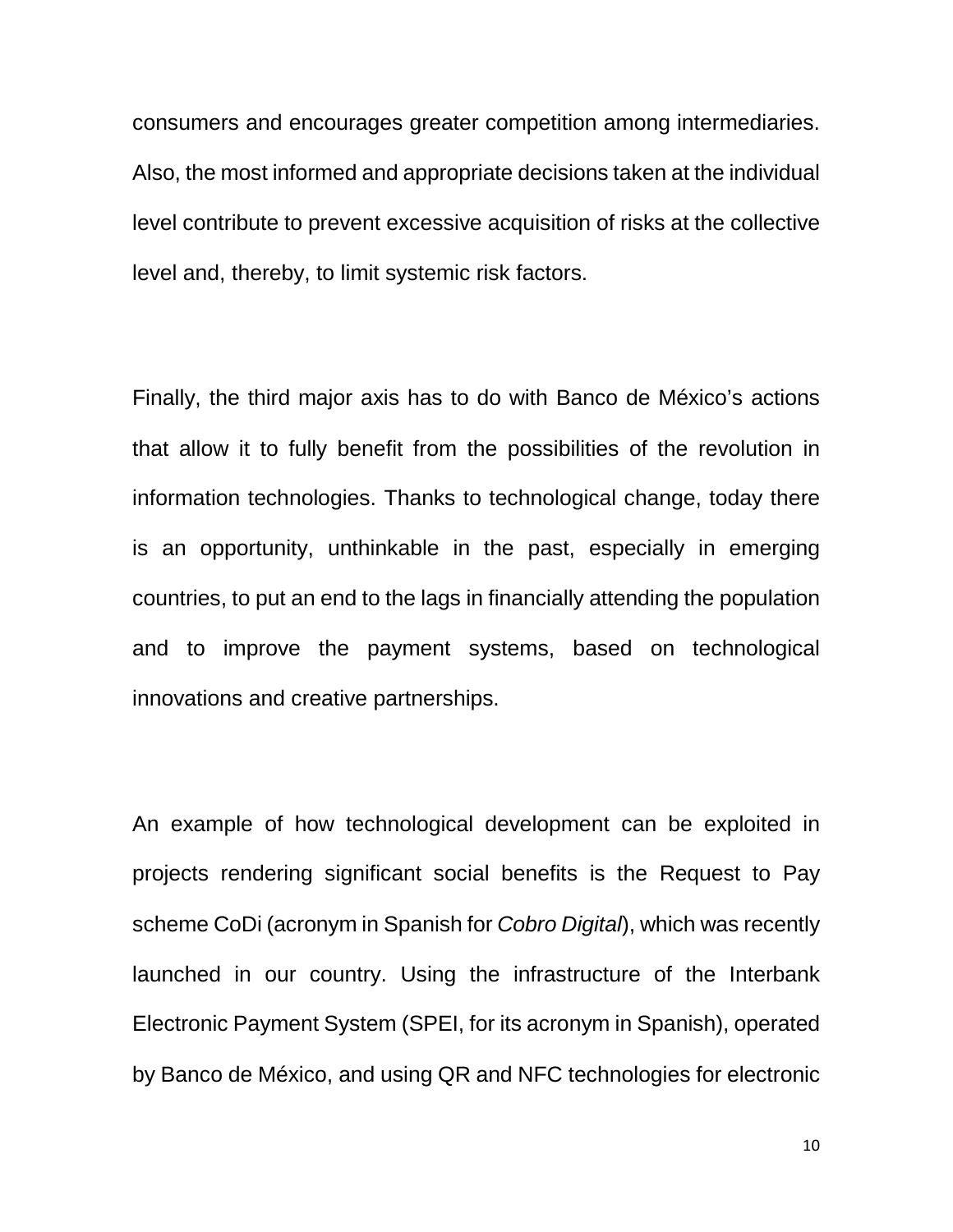payments, CoDi allows anyone who has a smartphone and a bank account or an account with a financial institution participating in SPEI, to make electronic payments in seconds, free of charge.

In the first month of its launch, more than 600 thousand people have downloaded this payment service. CoDi reflects how technological advance offers new alternatives to make user transactions more efficient, lower their costs, and foster greater inclusion, competition, and transparency.

Technological advance brings along great opportunities, but also implies challenges. For this reason, just like all central banks and financial authorities in the world, Banco de México faces the challenge of fully understanding the new structure and activities of financial systems, characterized by the incorporation of new business models and participants, such as the so-called Fintech companies, and by the new penetration capabilities and specialization trends. This is essential to design optimal regulation and supervision frameworks, less dependent on individual institutions and more on a modular approach that allows to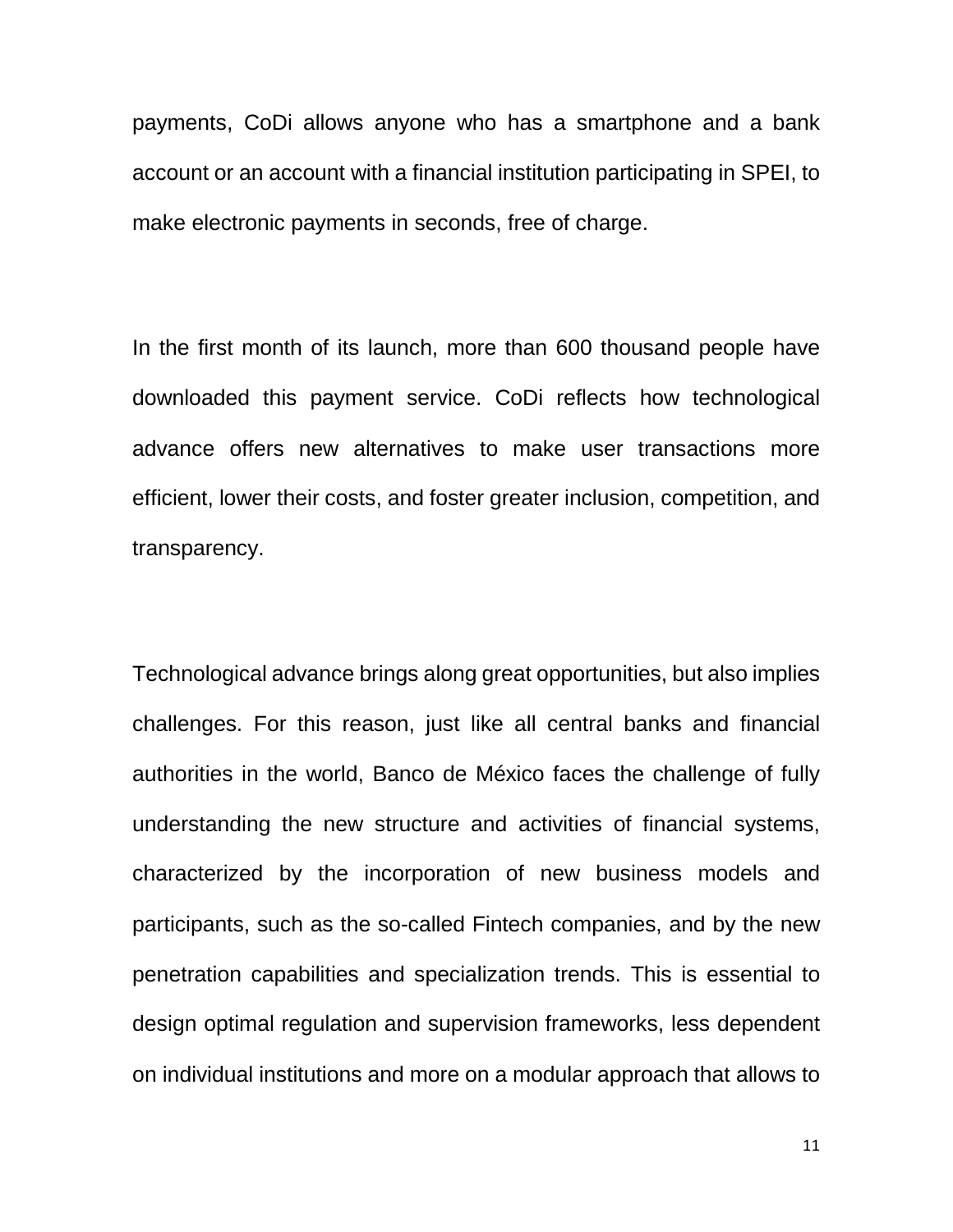properly align incentives, establish an even floor between different types of intermediaries, empower consumers, and balance the goals of financial stability and inclusion.

Ladies and Gentlemen:

To face this stage of continuous transformation, we must rely on a forward-looking vision that not only addresses the immediate challenges, but also those deep trends that are emerging in a less visible way.

In this regard, organizing this "Seminar on financial stability and central banks" is very useful and set at the proper timing, given that in recent decades central banks have evolved very rapidly and dynamically. Today, we will have two panels of great interest. The first one related with "Financial stability and central bank independence", and the second one with "Financial stability and macroprudential policy".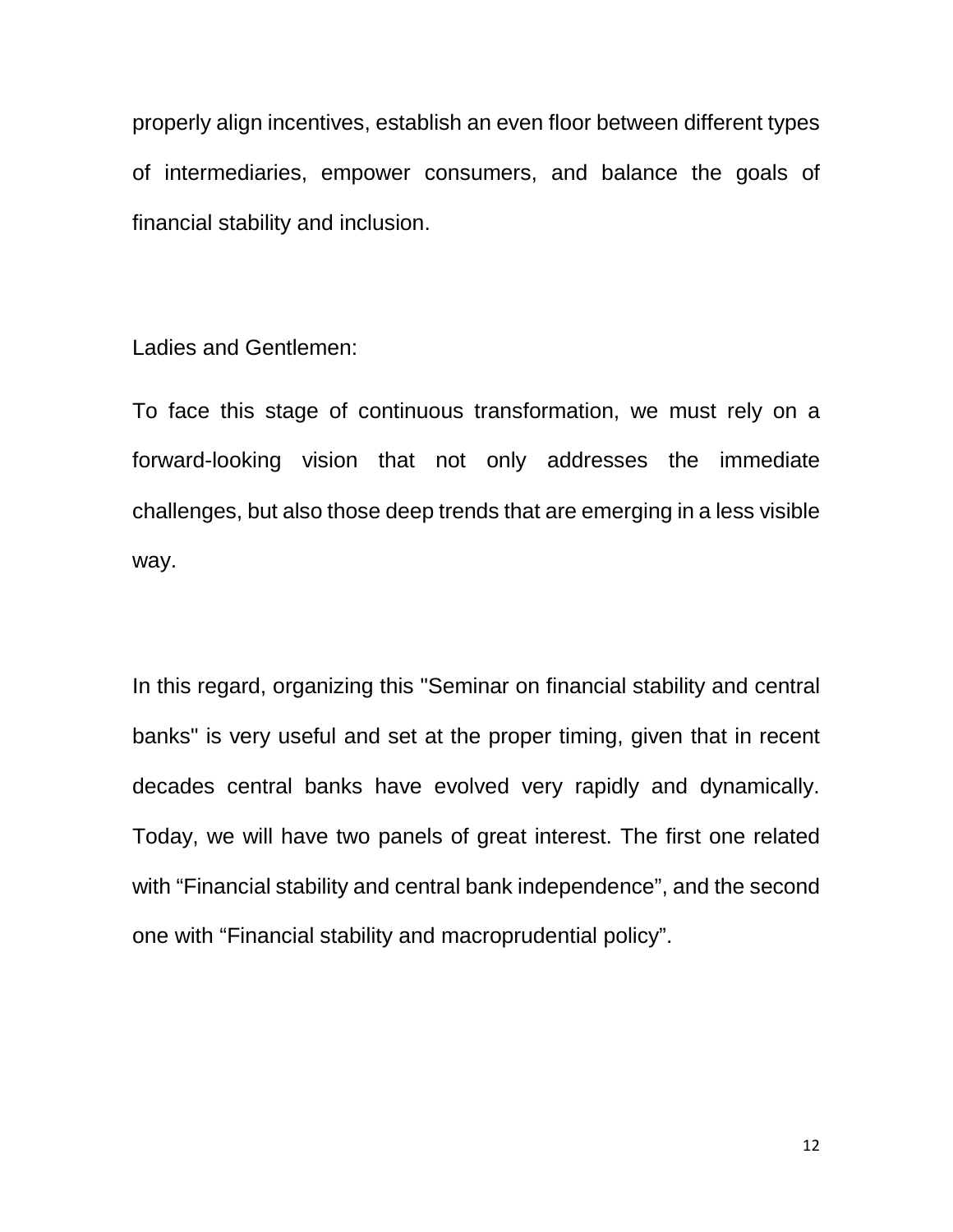In the case of Banco de México, its mandates to promote price stability, stimulate the healthy development of the financial system and foster the proper functioning of the payment systems are strongly interconnected and have complementarities. Indeed, these three objectives constitute public goods that are reflected directly in the economic opportunities and standards of living of citizens.

Price stability is a public good that, by preserving the purchasing power of money, grants basic certainty to citizens and directly affects their wellbeing.

Similarly, financial stability is a public good that allows citizens to have, in a sustained manner, better financial services and access instruments to deploy more fully their talents and initiatives.

Finally, the proper functioning of the payment systems is a public good that allows citizens to carry out all their transactions in a fast and secure way and, currently, is the gateway for millions of Mexicans to access a wide range of financial services.